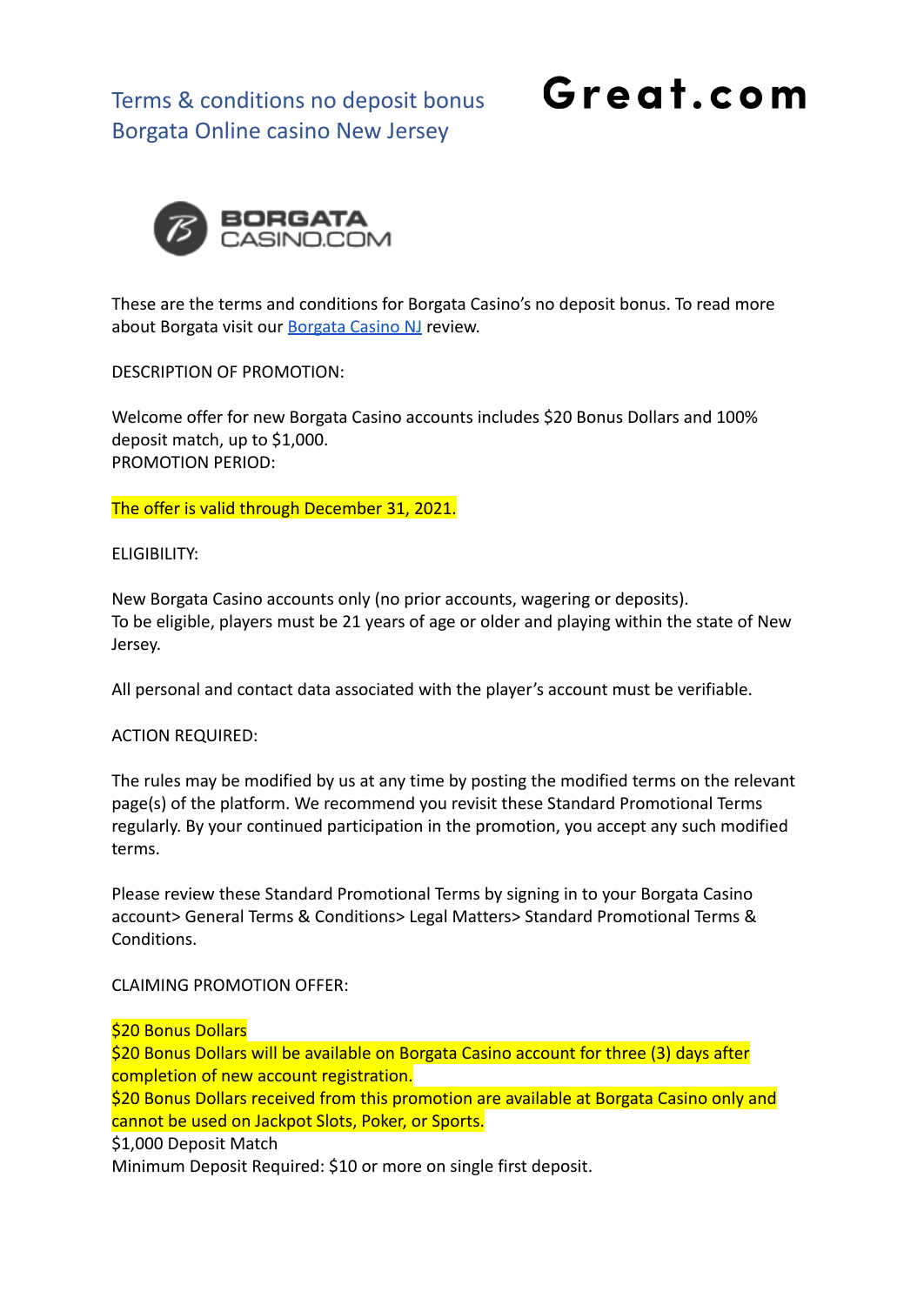Great.com

Deposit Match will equal first deposit, up to \$1,000 Bonus Dollars maximum. Deposit Match offer expires thirty (30) days after completing new account registration at Borgata Casino.

Deposit Match Bonus Dollars received from this promotion are available at Borgata Casino only and cannot be used on Poker, or Sports.

All available bonus offers can be found in the Casino Promotions tab after signing in. LIMITATION ON PARTICIPATION:

Only one (1) offer per household is eligible for this offer as identified by information submitted upon signup.

Player will earn iRewards Points on all wagering, on cash, and Bonus Dollars. WAGERING REQUIREMENTS:

\$20 Bonus Dollars

Wagering requirement is 1x the Bonus Dollars amount. For every \$1 in Bonus Dollars, players must wager \$1. For example, if a player receives \$5 Bonus Dollars, the player must wager \$5 to cash out the bonus and any associated winnings.

Bonus Dollars wagering requirement must be completed within seven (7) days.

Players can opt in to multiple bonuses at any given time, however, they can only contribute to the wagering requirement for one bonus at a time. Bonus Dollars wagering requirement applies to the first activated bonus unless the player pauses said bonus and resumes play on another bonus in the bonus tab. Players can pause and resume bonuses multiple times until they expire.

Players always have the ability to opt out of a bonus at any time.

Should player opt out of this bonus or the bonus expires prior to completing the wagering requirement, Bonus Dollars and winnings derived from Bonus Dollars will be removed from player's account.

Play on Jackpot Slots will not count towards the \$20 Bonus Dollars wagering requirement.

\$1,000 Bonus Dollars Deposit Match

Wagering requirement is 15x the Bonus Dollars amount. For every \$1 in Bonus Dollars, players must wager \$15. For example, if a player receives \$5 Bonus Dollars, the player must wager \$75 to cash out the bonus and any associated winnings.

Player has fourteen (14) days following qualifying deposit to complete the wagering requirement on Bonus Dollars.

Earn-out period expires at 11:59 pm on the fourteenth day following qualifying deposit.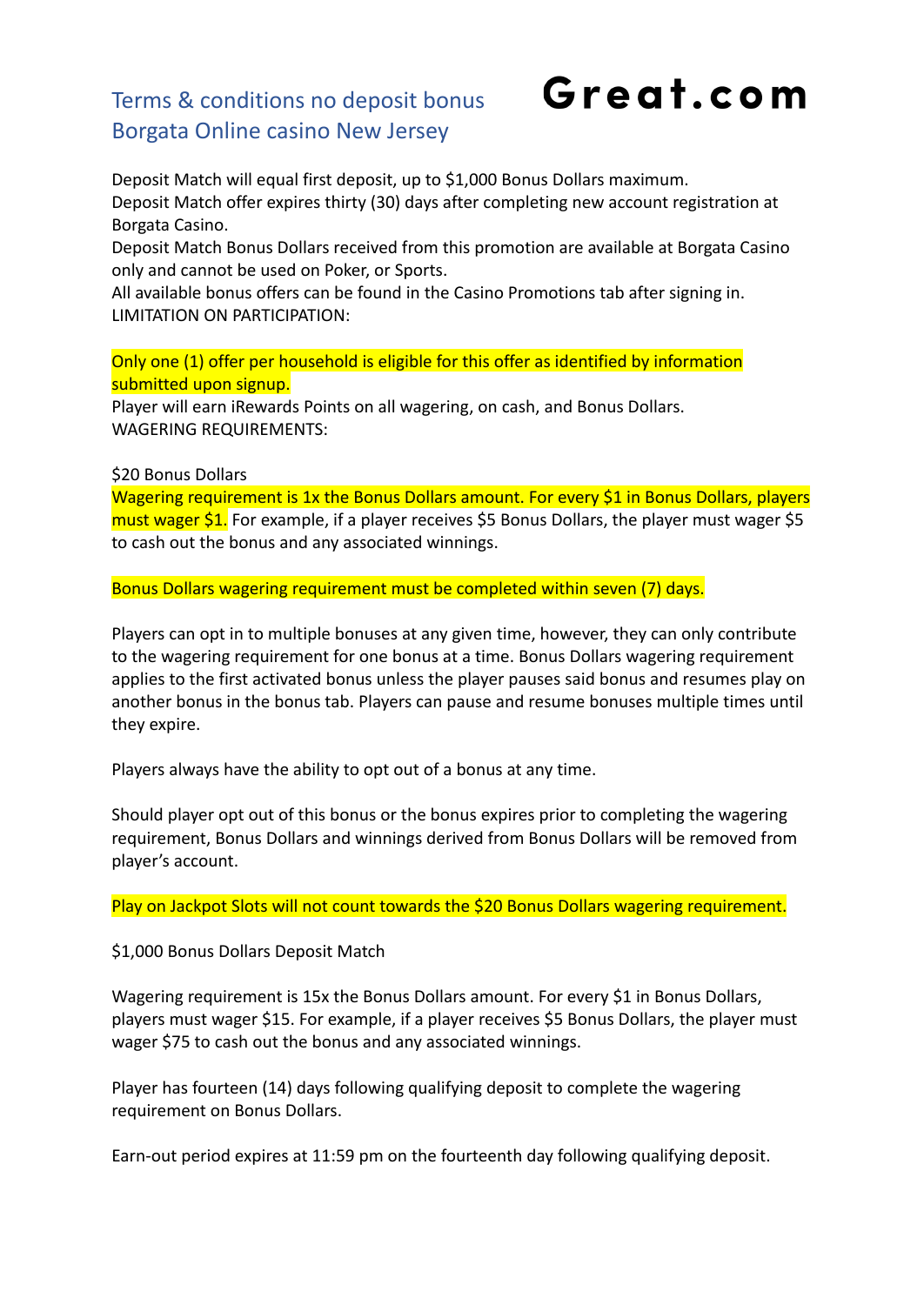# Great.com

Players can opt in to multiple bonuses at any given time, however, they can only contribute to the wagering requirement for one bonus at a time. Bonus Dollars wagering requirement applies to the first activated bonus unless the player pauses said bonus and resumes play on another bonus in the bonus tab. Players can pause and resume bonuses multiple times until they expire.

Players always have the ability to opt out of a bonus at any time. Should player opt out of this bonus or the bonus expires prior to completing the wagering requirement, Bonus Dollars and winnings derived from Bonus Dollars will be removed from player's account.

All Borgata Casino game play contributes towards the Bonus Dollars wagering requirement. Game Contributions Toward Bonus Wagering

The percentage of your wager that counts toward your wagering requirement varies based on the game you are playing.

Here are the percentages: All Slots and Jackpot Slots: 100% For Example: If I play \$125 on Slots  $\rightarrow$  I release it, as Slots count 100%. Scratch Games, Fixed Odds Games, Virtual Games: 100% For Example: If I play \$125 on Scratch Games  $\rightarrow$  I release it, as they count 100%. Roulette, Baccarat, Craps, Video Poker, Keno (Digital and Live): 20% For Example: If I play \$125 on Roulette  $\rightarrow$  Only \$25 is counted, as Roulette counts 20%. All Blackjack (Digital and Live): 10% For Example: If I play \$125 on Blackjack  $\rightarrow$  Only \$12.50 is counted, as Blackjack counts 10%.

#### ORDER OF FUNDS USED FOR WAGERING:

After the player's account is credited with a bonus and the player starts a new game session, the bonus will be used first to complete wagering requirements. Upon completion of wagering requirements, any winnings will be credited to the player's cash balance, and any subsequent wagers will be debited from the cash balance.

For the Deposit Match bonus, both the deposit amount and bonus match are restricted until the player completes the wagering requirement. Bonus is wagered first followed by the deposit amount. Upon completion of the wagering requirement, any winnings will be credited to the player's unrestricted account balance, and any subsequent wagers will be debited from the unrestricted account balance.

#### ELIGIBLE GAMES:

All Borgata Casino games (Jackpot Slots excluded where noted). WITHDRAWAL RESTRICTIONS: